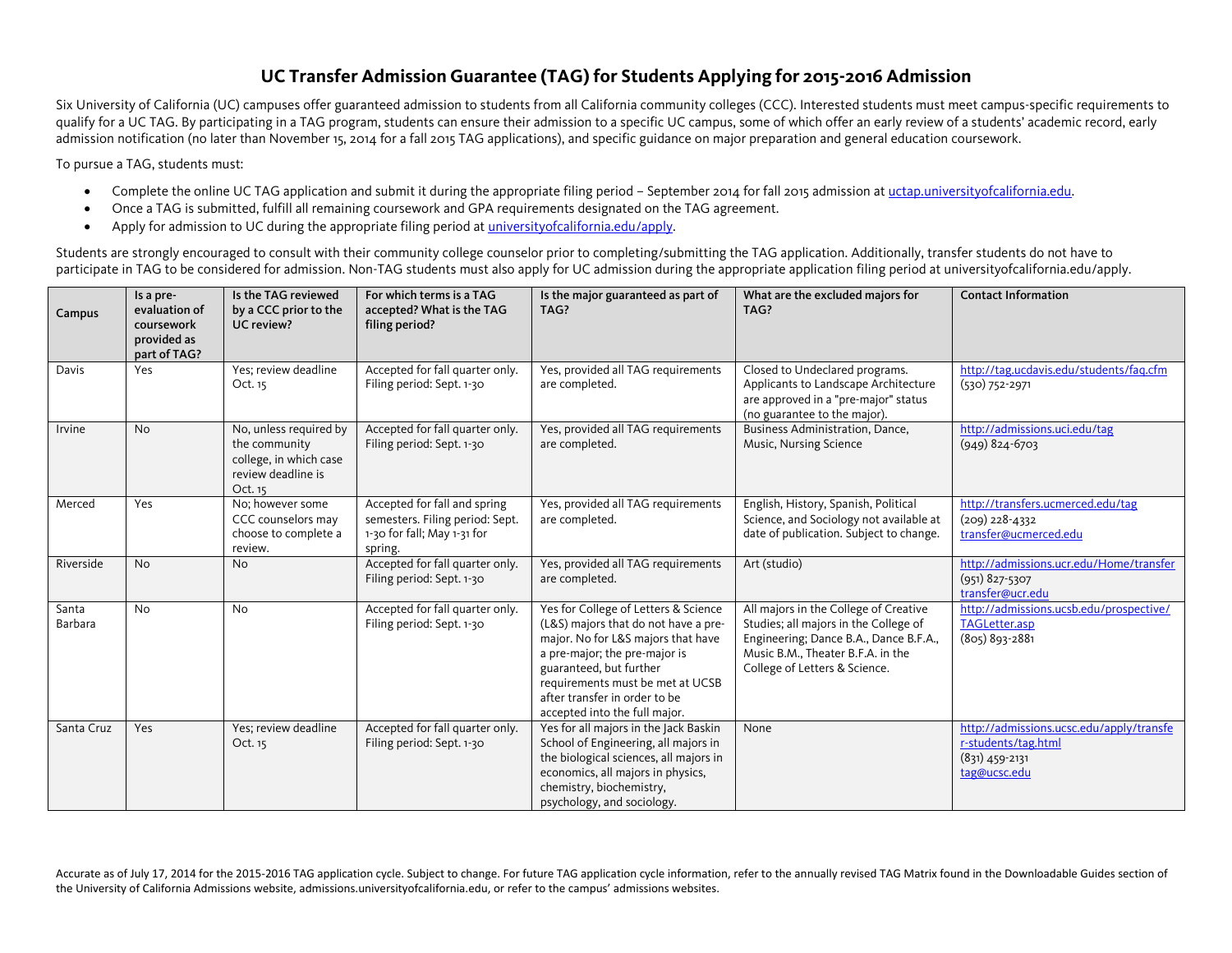## Who can file a TAG?

Only students transferring directly from a California community college (CCC) are considered for a TAG, including international students (those with a visa). A CCC transfer student is one who has completed at least 30 semester (45 quarter) UC-transferrable units at one or more California community colleges, and the last college the student attended in a regular session (fall/spring or fall/winter/spring) before admission to a UC campus is a California community college. All UC campuses that offer TAG's require students to meet this definition.

Students who have already earned a bachelor's degree, graduate degree, and/or professional degree cannot receive at TAG. Students who have previously enrolled at a UC campus during a regular term (not including summer session) cannot submit a TAG application to return to that campus. Students concurrently enrolled in high school are not eligible for TAG.

| Campus           | Students with<br>only CCC<br>coursework? | Students with CCC coursework and non-CCC coursework from within the U.S.?                                                                                                                                                                                                                                                                                                              | Students with CCC coursework and non-CCC coursework from international<br>colleges/universities (outside of the U.S.)                                                                                                                                                                                                                                                |
|------------------|------------------------------------------|----------------------------------------------------------------------------------------------------------------------------------------------------------------------------------------------------------------------------------------------------------------------------------------------------------------------------------------------------------------------------------------|----------------------------------------------------------------------------------------------------------------------------------------------------------------------------------------------------------------------------------------------------------------------------------------------------------------------------------------------------------------------|
| Davis            | Yes                                      | Yes, provided the student, after applying UC lower-division unit limitations and<br>exclusions, does not reach or exceed 80 semester (120 quarter) transferable units of<br>college coursework. The College of Engineering will consider applicants who have 80<br>or more semester (120 quarter) units of transfer credit after UC lower-division unit<br>limitations and exclusions. | Yes, provided the student, after applying UC lower-division unit limitations and exclusions,<br>does not reach or exceed 80 semester (120 quarter) transferable units of college<br>coursework. The College of Engineering will consider applicants who have 80 or more<br>semester (120 quarter) units of transfer credit after UC lower-division unit limitations. |
| Irvine           | Yes                                      | Yes, provided the student (after applying UC lower division limitations and exclusions)<br>does not reach or exceed 90 semester (135 quarter) units of combined community and<br>four-year college transferable coursework.                                                                                                                                                            | Yes, provided the student (after applying UC lower division limitations and exclusions)<br>does not reach or exceed 90 semester (135 quarter) units of combined community and four-<br>year college transferable coursework.                                                                                                                                         |
| Merced           | Yes                                      | Yes, provided the student has completed no more than 10 semester units of upper-<br>division coursework at any four-year college/university outside the University of<br>California.                                                                                                                                                                                                   | Yes, provided the student has completed no more than<br>10 semester units of upper-division coursework at any four-year college/university outside<br>the University of California.                                                                                                                                                                                  |
| Riverside        | Yes                                      | Yes, provided the student, after applying UC lower-division unit limitations and<br>exclusions, does not reach or exceed 80 semester (120 quarter) units of combined<br>community and four-year college transferable coursework.                                                                                                                                                       | Yes, provided the student, after applying UC lower-division unit limitations and exclusions,<br>does not reach or exceed 80 semester (120 quarter) units of combined community and<br>four-year college transferable coursework.                                                                                                                                     |
| Santa<br>Barbara | Yes                                      | Yes, provided the student (after applying UC lower division limitations and exclusions)<br>does not reach or exceed 90 semester (135 quarter) units of combined community and<br>four-year college transferable coursework.                                                                                                                                                            | Yes, provided the student (after applying UC lower division limitations and exclusions)<br>does not reach or exceed 90 semester (135 quarter) units of combined community and four-<br>year college transferable coursework.                                                                                                                                         |
| Santa Cruz       | Yes                                      | Yes, provided student has not completed 20 semester units or more of upper-division<br>coursework at any four-year college/university. Units earned through UC enrollment<br>(regular enrollment, summer enrollment, campus-specific Extension courses) are never<br>limited.                                                                                                          | Yes, provided student has not completed 20 semester units or more of upper-division<br>coursework at any four-year college/university. Units earned through UC enrollment<br>(regular enrollment, summer enrollment, campus-specific Extension courses) are never<br>limited.                                                                                        |

Accurate as of July 17, 2014 for the 2015-2016 TAG application cycle. Subject to change. For future TAG application cycle information, refer to the annually revised TAG Matrix found in the Downloadable Guides section of the University of California Admissions website, admissions.universityofcalifornia.edu, or refer to the campus' admissions websites.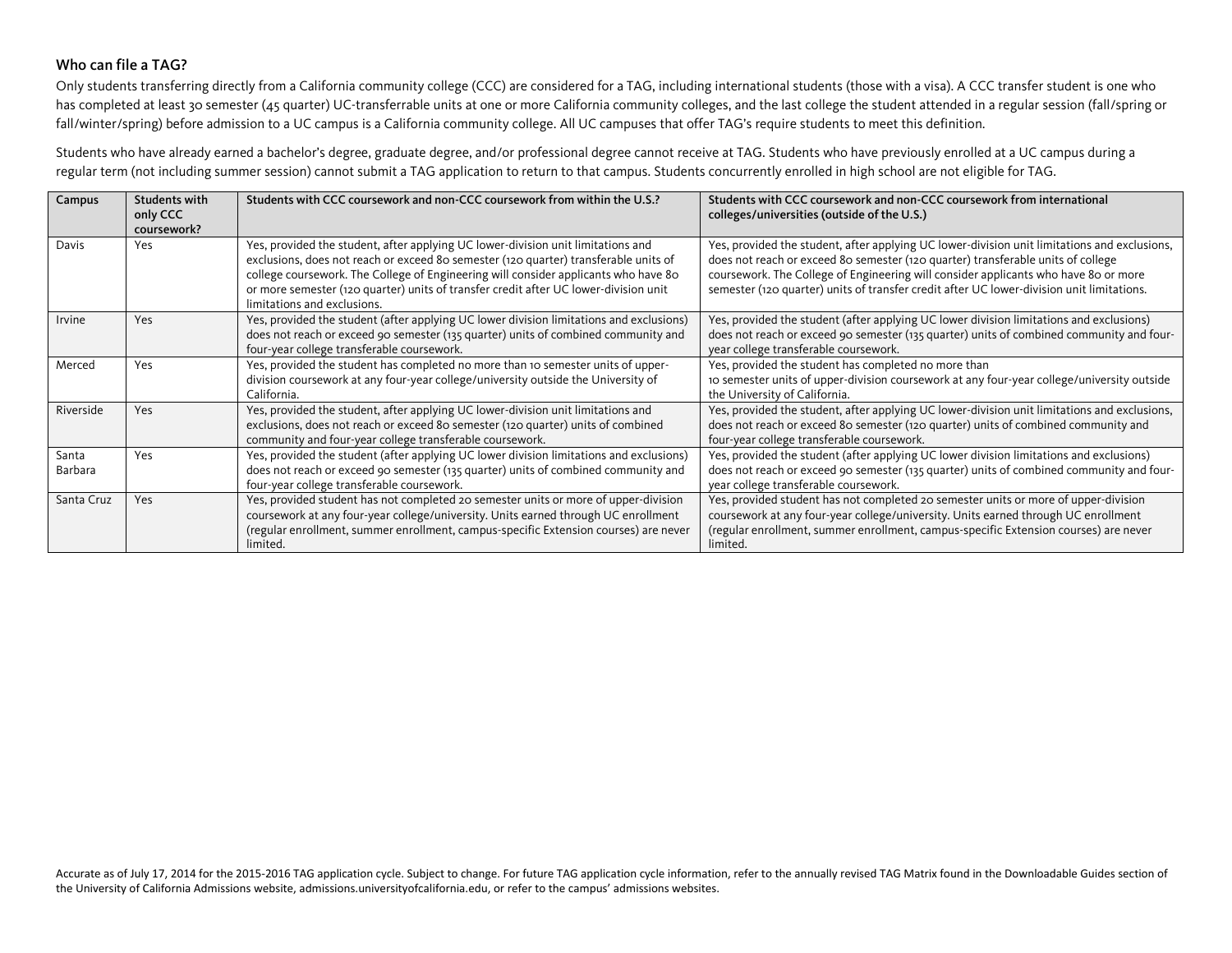## TAG Qualifications

Each UC campus that offers TAG's has indicated their minimum qualifications and completion deadlines below. Some qualifications are required to submit the TAG application while others must be completed after the TAG application has been submitted. Review this information carefully to ensure you understand individual campus qualifications before completing the TAG application. Please note: students whose native language is not English and whose high school and/or college/university education was in a country where the language of instruction was not English must provide evidence of English proficiency. Methods to demonstrate English proficiency for each UC campus can be found on the Advising Students with International Records document at [http://admission.universityofcalifornia.edu/counselors/downloadable-guides/index.html.](http://admission.universityofcalifornia.edu/counselors/downloadable-guides/index.html) 

| Campus           | Minimum UC transferable units<br>completed to submit a TAG                                                                                                                                                                                                                                         | Minimum UC transferable units<br>required to fulfill TAG                                                                                                                                                                                                                                              | Minimum GPA required for a TAG                                                                                                                                                                                                                                                                                                                                                              | <b>Completion deadline for English</b><br>Composition (UC-E) courses                                                                                                | Completion deadline for<br>mathematics course (UC-M)                                                   |
|------------------|----------------------------------------------------------------------------------------------------------------------------------------------------------------------------------------------------------------------------------------------------------------------------------------------------|-------------------------------------------------------------------------------------------------------------------------------------------------------------------------------------------------------------------------------------------------------------------------------------------------------|---------------------------------------------------------------------------------------------------------------------------------------------------------------------------------------------------------------------------------------------------------------------------------------------------------------------------------------------------------------------------------------------|---------------------------------------------------------------------------------------------------------------------------------------------------------------------|--------------------------------------------------------------------------------------------------------|
| Davis            | 30 semester / 45 quarter; Full-time<br>enrollment at a CCC from spring term<br>2014 through spring term 2015 is<br>expected; part-time enrollment is<br>permissible for good cause. Students<br>should provide a brief explanation<br>regarding part-time attendance on the<br>UC TAG Application. | 60 semester / 90 quarter; Full-time<br>enrollment at a CCC from spring<br>term 2014 through spring term 2015<br>is expected; part-time enrollment is<br>permissible for good cause.<br>Students should provide a brief<br>explanation regarding part-time<br>attendance on the UC TAG<br>Application. | 3.20 for majors in the Colleges of Agricultural<br>& Environmental Sciences, Biological Sciences,<br>and Letters & Science;<br>3.30 for majors in the College of Engineering.                                                                                                                                                                                                               | Fall 2014 for both UC-E courses                                                                                                                                     | Fall 2014                                                                                              |
| Irvine           | 30 semester / 45 quarter                                                                                                                                                                                                                                                                           | 60 semester / 90 quarter                                                                                                                                                                                                                                                                              | 3.4 for all UC transferable coursework by<br>summer 2014, and for each subsequent term.                                                                                                                                                                                                                                                                                                     | Summer 2014 for first UC-E<br>course; Spring 2015 for second UC-<br>E course.                                                                                       | Summer 2014                                                                                            |
| Merced           | 30 semester / 45 quarter                                                                                                                                                                                                                                                                           | 60 semester / 90 quarter                                                                                                                                                                                                                                                                              | 3.0 for all majors in the School of Engineering;<br>2.90 for all majors in the School of Natural<br>Sciences:<br>2.80 for majors in the School of Social<br>Sciences, Humanities and Arts, except<br>Psychology which requires a 3.0.                                                                                                                                                       | Fall 2015 TAG: Fall 2014 for first<br>UC-E course; Spring 2015 for<br>second UC-E course.<br>Spring 2016 TAG: Visit UC<br>Merced's website for deadlines.           | Fall 2015 TAG: Fall 2014<br>Spring 2016 TAG: Visit UC<br>Merced's website for<br>deadlines.            |
| Riverside        | 30 semester / 45 quarter;<br>Students should provide a brief<br>explanation regarding part-time<br>attendance on the UC TAG Application.                                                                                                                                                           | 60 semester / 90 quarter                                                                                                                                                                                                                                                                              | 3.0 for College of Humanities and Social<br>Sciences:<br>3.1 plus major preparation for Bourns College<br>of Engineering;<br>3.1 plus major preparation for College of<br>Natural and Agricultural Sciences;<br>3.2 plus major preparation is required for<br>Biology, Biochemistry, Chemistry and<br>Neuroscience;<br>3.0 plus major preparation for School of<br>Business Administration. | Fall 2014 for first UC-E course;<br>Spring 2015 for second UC-E<br>course.                                                                                          | Fall 2014                                                                                              |
| Santa<br>Barbara | 30 semester / 45 quarter (excluding<br>AP/IB/A-level credit)                                                                                                                                                                                                                                       | 60 semester / 90 quarter (excluding<br>AP/IB/A-Level credit); last 30<br>semester / 45 quarter units must be<br>completed in residence at a CCC,<br>with no more than 18 units in spring<br>2015 to reach 60 sem / 45 qtr units.                                                                      | Minimum 3.2 overall GPA for all majors by the<br>end of fall 2014 and maintained through spring<br>2015. All majors in Economics and Biological<br>Sciences have a minimum GPA required for<br>major preparation courses. See "By Major"<br>articulation agreements at www.assist.org for<br>details.                                                                                       | Fall 2014                                                                                                                                                           | Fall 2014                                                                                              |
| Santa Cruz       | 30 semester / 45 quarter                                                                                                                                                                                                                                                                           | 60 semester / 90 quarter                                                                                                                                                                                                                                                                              | 3.0 for all majors; minimum GPA requirements<br>for some major preparation courses. See UCSC<br>TAG website for more information.                                                                                                                                                                                                                                                           | Fall 2014 first UC-E course; Spring<br>2015 second UC-E course. Students<br>must demonstrate adequate<br>preparation in the subject area of<br>English composition. | Fall 2014. Students must<br>demonstrate adequate<br>preparation in the subject<br>area of mathematics. |

Accurate as of July 17, 2014 for the 2015-2016 TAG application cycle. Subject to change. For future TAG application cycle information, refer to the annually revised TAG Matrix found in the Downloadable Guides section of the University of California Admissions website, admissions.universityofcalifornia.edu, or refer to the campus' admissions websites.